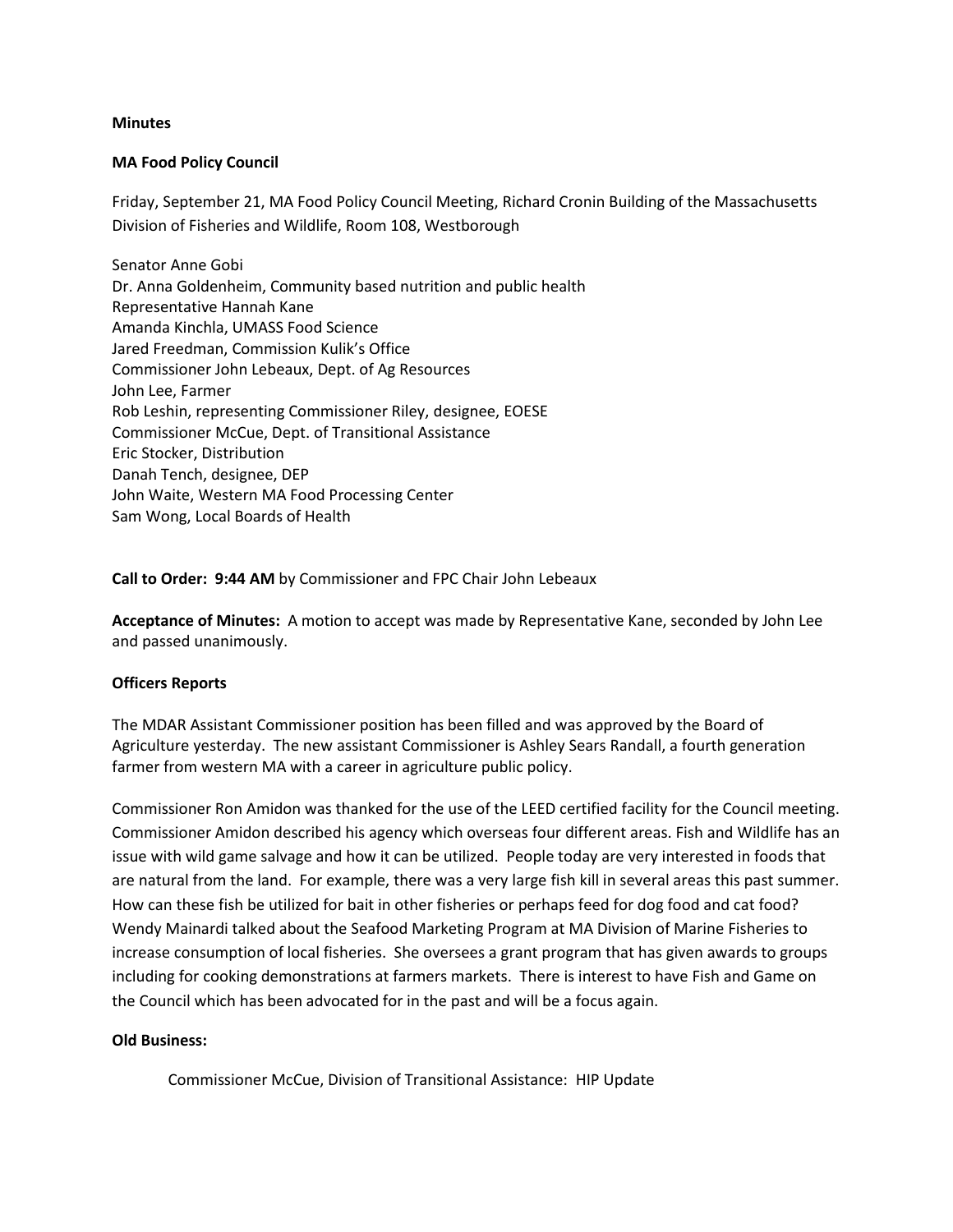There is a lot of support from DTA in N. Andover and Lawrence with a focus on families affected by the gas explosions. DTA is working in the area, especially for those who have lost utilities and have had their foods perish. DTA can coordinate SNAP replacement and have already completed 1,400 transactions in that area which can continue seven days out from the disaster.

Council members were encouraged to use networks to promote continued funding of this program. DTA will be implementing an annual cost of living adjustment for 770,000 people across the state. Last year many seniors saw their SNAP benefit decrease but this year the cost of living adjustment for all SNAP clients is positive and is being implemented.

DTA is working to be more transparent re: activities of the HIP program. Partners and clients have shared that HIP updates are important. DTA will have a monthly fact sheet that will be on the website starting next week. It's a work in progress and feedback is welcome.

HIP will be operating on a seasonal basis until the day before Thanksgiving. Communication has gone out. The turn on date is expected to be Memorial Day weekend in the spring. Would it be possible to have the program start two weeks earlier to allow sales of seedlings?

HIP processing with mobile markets continues to be an area of interest. New York State set up support for Nova dia, the processing company, through February. USDA has identified some tools but none provide the desired HIP functionality.

? Can excess funds be rolled over? Not automatically but there can be a mechanism with legislative support. \$1.04 M is the amount that could be rolled back. Representative Hannah Kane has been supportive of excess funds being rolled back. A two year budget would be a great asset to the program.

How are local growers responding to these programs? What if farmers markets were only serving SNAP recipients? Farmers are rising to meet the demand. They're asking if they should be heating their greenhouses. Some farmers planted fields that previously had been fallow.

Statewide food policy councils met recently to discuss issues experienced by some SNAP recipients which have social justice overlays. There is training that could help and DTA would be happy to be involved. USDA FNS is also aware and interested in this area and currently does some retailer education. The Collaborative is looking at funding for training to be able to work with market managers. In some of the markets, this program has generated lines which in some cases have been difficult to manage. It's been a culture change for some of the markets.

No new vendors (retailers) can sign up at this time. Previously, vendors were added first come, first served. When the program was stopped, some retailers were in the progress of onboarding.

**Regulatory White Paper** update: DPH is taking the lead with a draft expected before the November meeting.

**Education White Paper:** Overview and request for comments: Shani Fletcher, FPC Intern

A suggestion was made to add the shared use kitchens that offer educational and technical support. To consider support for UMASS, it's important to increase the resource base and identify the technical means to move forward. For example, methods that have been effective in the past include contracting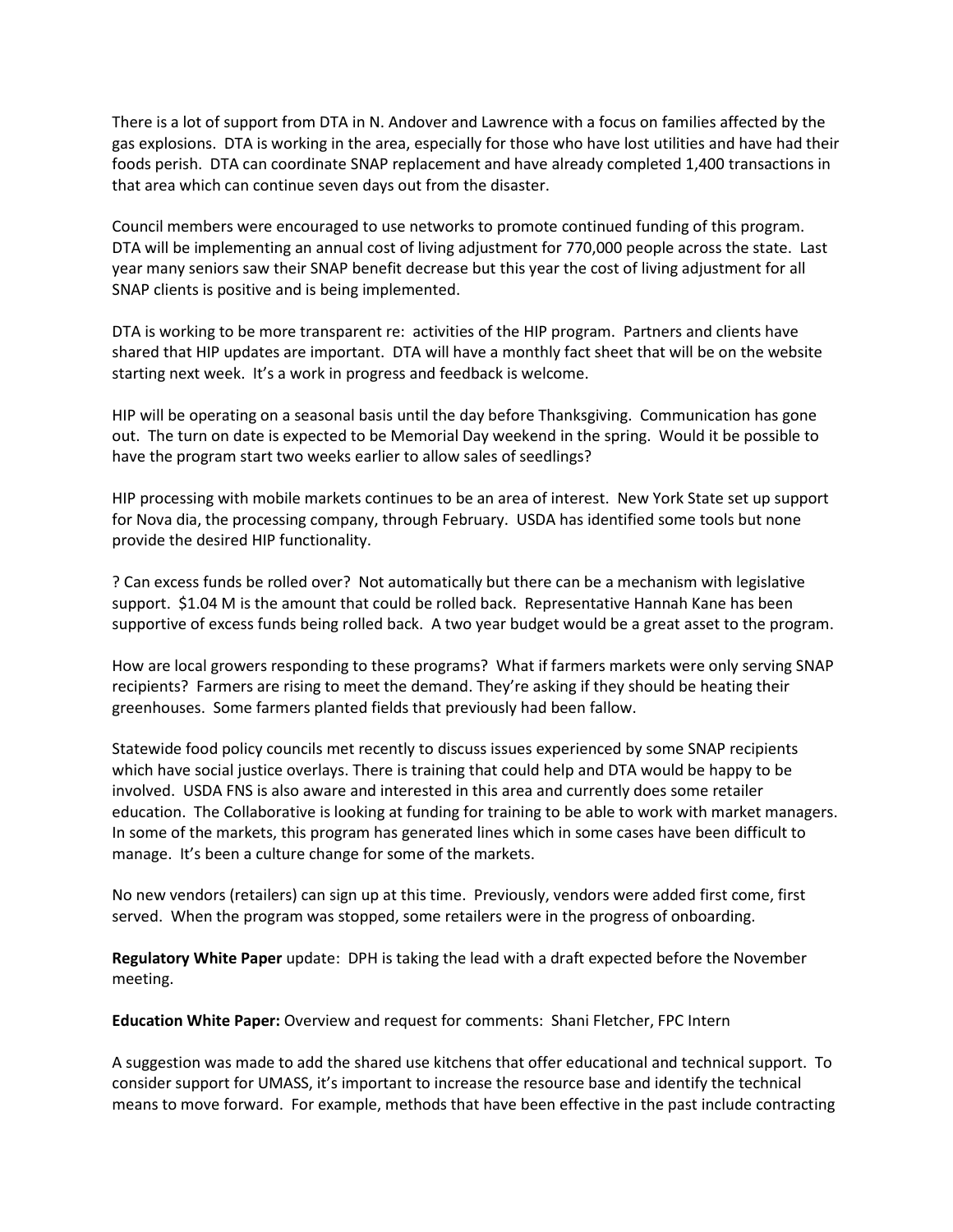with Extension for specific pieces of work through MDAR. This perspective could support the call to action in the White Paper.

The Educational White Paper has lots of information about the farming base. Could language be included for food processors as the nexus for value added? There is a need to include food safety and processing that is affecting the value added community very strongly. It's an important area for education. A revision will be available in the next few weeks by Shani Fletcher, FPC Intern, prior to the November meeting.

**Commissioner Amidon** described the agency he oversees. Fish and Wildlife has an issue with wild game salvage and how it can be utilized. People today are very interested in natural foods. For example, there was a very large fish kill in several areas this past summer. Could the fish be utilized for bait in other fisheries or perhaps feed for dog food and cat food? The Seafood Marketing Program at MA Division of Marine Fisheries was described by Wendy Mainardi with a goal to increase local consumption of local fishery products. The program includes a grant program to support this agenda. For example, seafood cooking demonstrations have been held at farmers markets.

Efforts to add a seat on the Council for Fish and Game through legislation have not been successful, but will be a focus moving forward.

# **Program:**

- **1. Going back to local food infrastructure - what actions can FPC members support?** *"Support and grow local food system infrastructure. Target opportunities to access capital, incentives, and technical assistance though agency partners /programs, private organizations, and universities."*
- Kira Bennett Hamilton, The Carrot Project: "Local Food System Infrastructure as a Driver of Economic Development" Business development case study with growers and Building a strong business tech assistance network: "The Blueprint"

The Carrot Project supports growers and value added producers throughout New England and the Northeast. Business training and access to capital to build infrastructure is a focus since it is a significant barrier for small farms. The Carrot Project is a springboard lender with microloans, offering 1:1 business technical assistance and advisement. A yearlong research project is in progress to identify and prioritize needs, which the Council can review to support this work. The program is quickly expanding and the loans have a 96% success rates. Western MA CDC administers the loans. There are 25 loans with 100% repayment. The technical assistance is what's key to make it work sand avoid delinquency.

?Perhaps the Council could support a Farm & Food Accelerator program? Valley Ventures in western MA focuses on tech but it would be great to have one for food.

Comment: The people who most need the help are the least likely to ask for help. Perhaps grant recipients could be required to receive technical assistance.

**2. Preparing for the next legislative session**: current topics and priorities: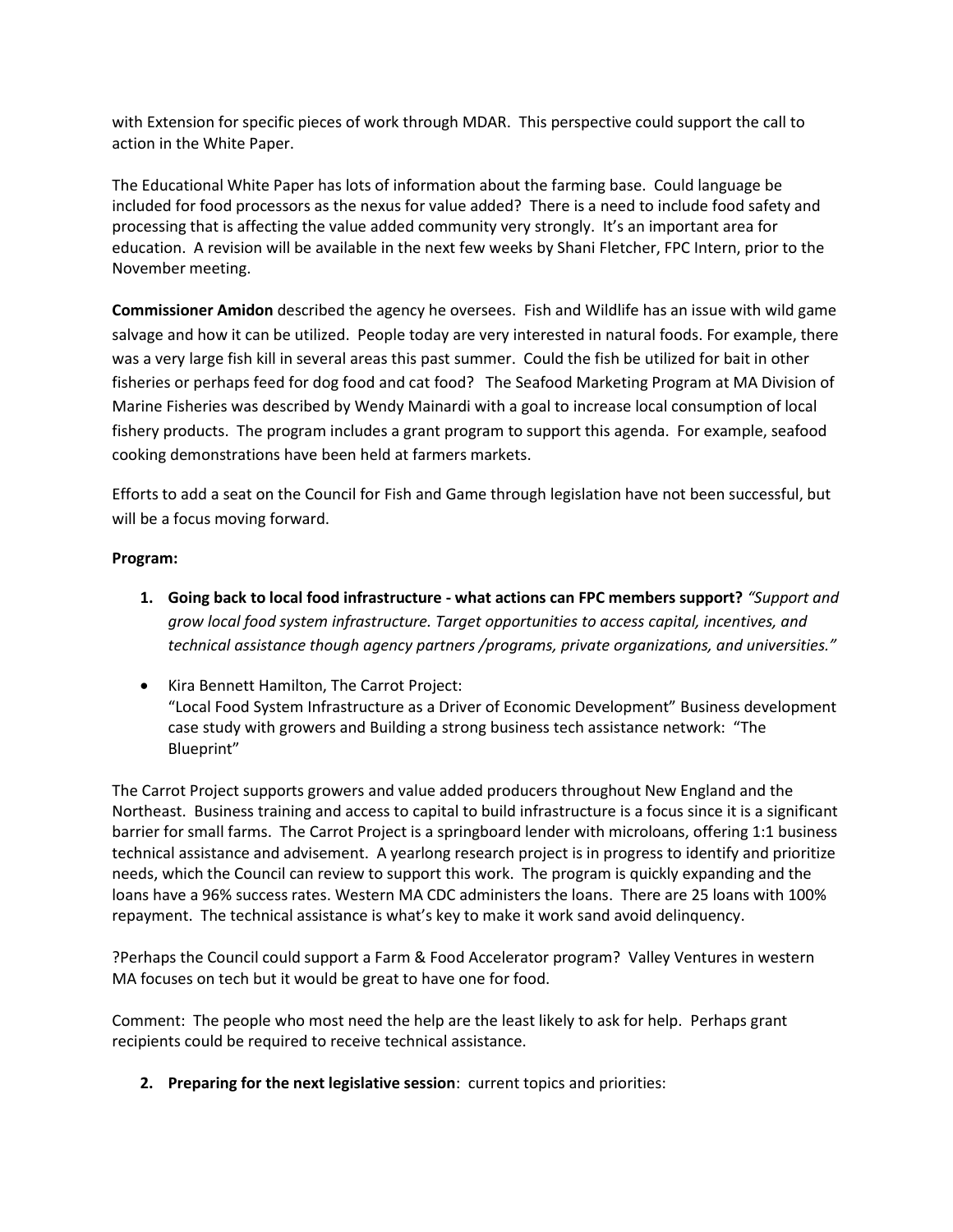# Senator Anne Gobi

The Bond Bill is important and has funds for aquaculture innovation centers in Gloucester and New Bedford. Representative Kulik's work on the dairy tax credit has been important, especially since there are just 112 dairy farms remaining in the state. There will be zoning regulations that will be coming up in this next session. Marijuana and hemp topics have been highly visible. Raw milk was not supported but there is still some hope that it can move forward. Going into this session, there will be a loss of institutional knowledge including legislators Rosenberg, Kulik, Siback, and others. There will be many new faces. It's important to be in touch with these new legislators to be fierce advocates for the region on both the house and senate side.

Representative Hannah Kane:

A replacement for Representative Steve Kulik is important, considering his long time work and support of food systems and the Council. Efforts continue to get the Food Donation bill out of House Ways and Means before the end of this session. Wide support is expected. If it doesn't move forward, efforts will focus on finding a Senate member partner. Current efforts also focus on getting House Ways and Means to carryover unspent HIP funds. HIP is a priority with a high level of awareness lately. There will be significant changeover in the house staff which requires some time to welcome new colleagues and get them up to speed on relevant topics. The House and Senate will have new chairs.

Representative Jared Freedman from Rep Kulik's office:

The Bond Bill includes the agricultural estate tax exemption to reduce the estate tax burden which was signed into law. An amendment to the Bond Bill can be used to develop a statewide farmland plan. Unfinished is legislation to support ag commissions having input on Boards of Health decisions before a regulation is implemented. MA Public Health, Farm Bureau and Collaborative support this legislation.

Winton Pitcoff, MA Food System Collaborative priorities and Collaborative Update

A priority of the Collaborative is a three year report for progress on the Plan to be promoted on Food Day, October 24. Minimum wage was a key recommendation in the Plan and there has been progress. Increased funding for Buy Locals has occurred as well as inspectional authority for MDAR for the FSMA food safety program. The Bond Bill represents great aspirations that frequently don't get spent. Progress can be measured when the funds are appropriated. There are some bills that we're hoping move including an Urban Ag Tax Credit which allows municipalities to show they value urban ag. Other priorities include having Ag Commissions get input into Board of Health decisions, a new seat for fisheries, HIP support and food waste. Various sectors are being organized to meet to recommend what the Collaborative' s priorities should be.

? Should economic development agency ties be explored? Regional planning commissions get funding for technical assistance. Could it be for farm and food community projects?

MA Food Collaborative progress report: A review of three year progress by the public sector is on-going. In June about 40 stories about non-profits doing work on the Food Plan were collected which show good progress. A guide to advocacy and campaigns was recently published with a grant from the Conservation Law Foundation. The Collaborative also worked with MAPC and MMA and Health Boards for a guide for municipalities regarding local food systems, which has been added to the website. An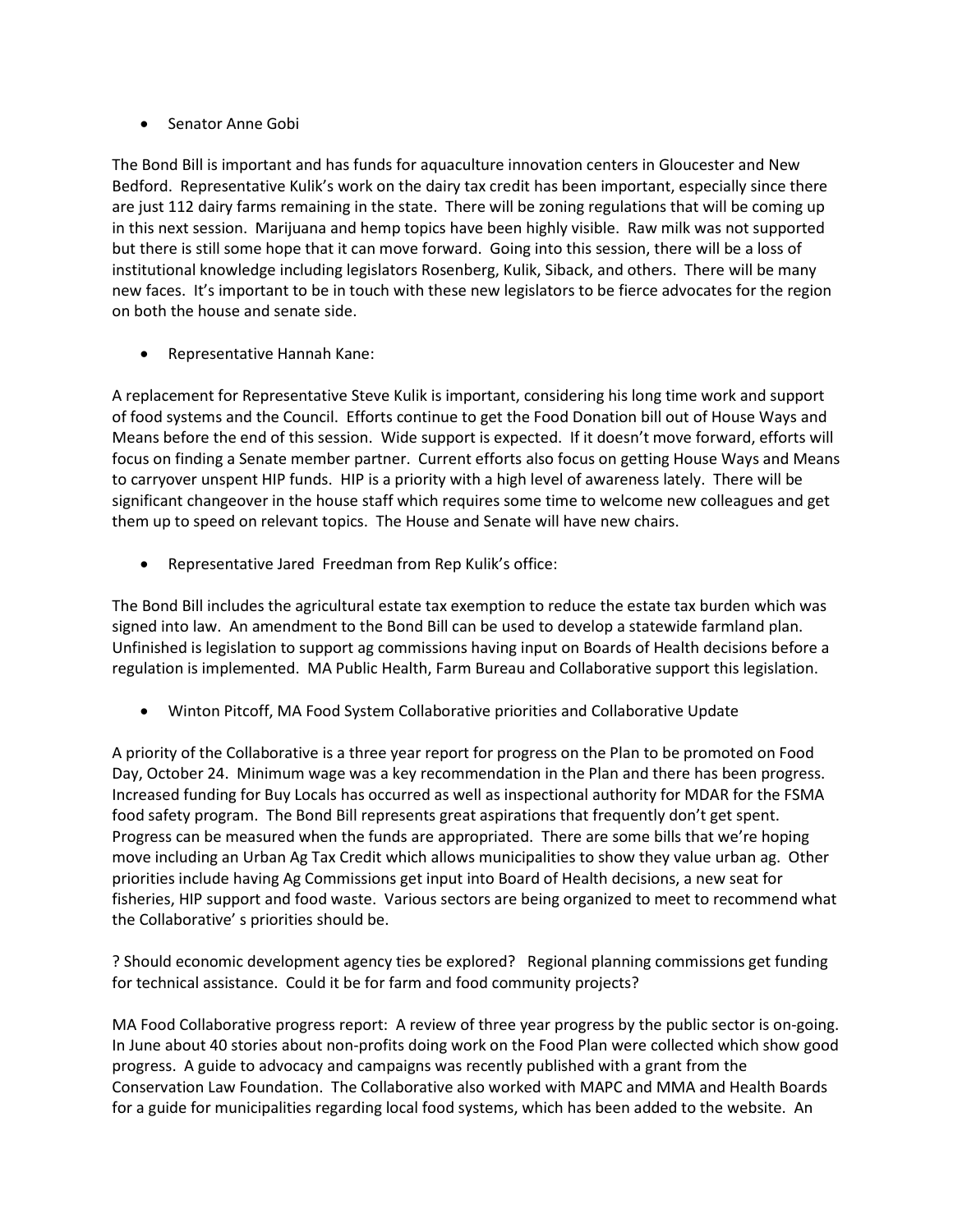intern from UMASS looked at affordability at farmers markets and found that in many cases produce was less expensive than nearby supermarkets. Works continues to network local food policy councils to share resources which may lead to training relating to HIP at farmers markets. Two new staff will be added thanks to grant support, one with a focus on working with ag organizations and the other on HIP.

### **New Business**

### **Council member updates**

This is a sentinel moment in the Farm Bill, which has major ramifications on DTA programs. It may not be passed until 2019. There are active discussions around compromise including work requirements for SNAP.

Could a position be added to the Council for UMASS Extension? This has been discussed in a previous meeting and will be reviewed. .

Rob Leshin reported on the July Tour with Congressman McGovern to raise awareness of the over 200 summer food programs. Commissioner Jeff Riley spoke at several round tables re: summer meals. Issues focused on access; getting food to students in rural areas, especially in sites where there is open eligibility. During the hot summer days attendance was low and at some parks the site directions were difficult. A new partnership with UMASS to use one of their food trucks "Baby Burke" in the greater Amherst area reached over 300 meals per day - a great success which will be expanded upon next year.

### **Public Comment**

### **Announcements**

October 3, 2018, MA Farm to School Awareness Day, Massachusetts State House, 11 AM – 1 PM including the annual Kale Blazer award

October 23, 2018, Farm to School training: Keeping it Local for school business managers and nutrition directors including a panel discussion on how to incorporate local foods into menus. 8:30 AM - 3:30 PM, Framingham University, John Stalker Institute

October 24, 2018, Food Day

Watch for the date/details for the Massachusetts Food Trust Announcement

November 1, 2018, MA Food Policy Council Meeting, 9:30am-12:30pm, Room 428, Massachusetts State House, Boston MA 02133

November 9, 2018, Scaling up for Sodexho's supply chain. Mandilyn Beck, Sodexho, requests recommendations from farmers and producers.

Dec 12, 2918, Massachusetts Food System Forum, Leominster